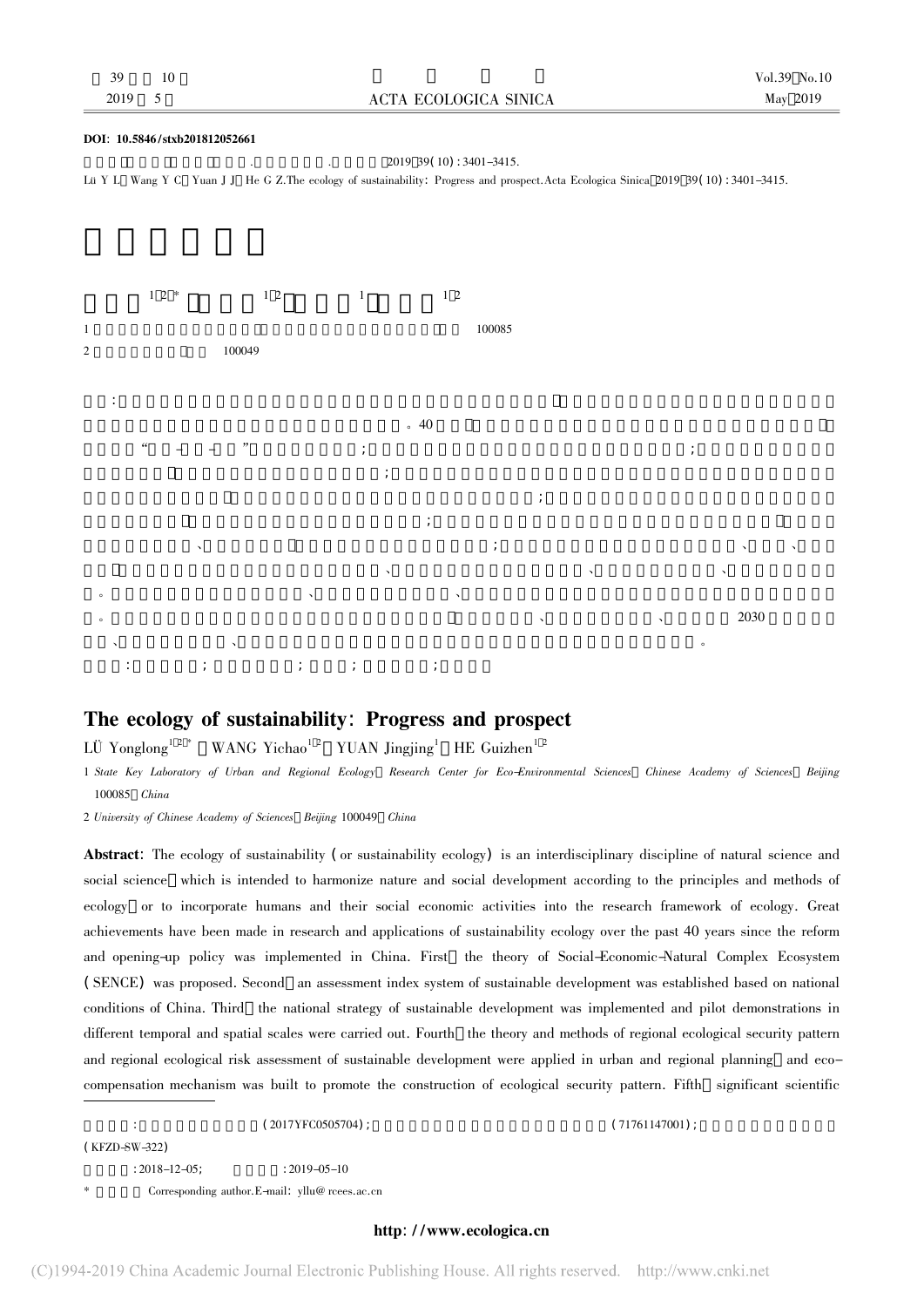$3402$   $39$ 

support was provided for the formulation of guidelines and national planning of eco-civilization construction which has promoted the implementation of eco-civilization construction strategy. Sixth systematic research has been conducted on the impacts of global climate change on the ecosystems of China and ecological adaptation options to climate change were proposed based on the scientific evaluation of the status trends and impacts of climate change. Seventh the construction of eco-province eco-city and eco-county was strengthened at national and local levels and sustainable communities national sustainable development innovation demonstration zones eco-agricultural demonstration counties and eco-industrial parks were built at different levels and scales. Research progress in the ecology of sustainability was reviewed from three major aspects in this paper: macro-ecology and sustainable development eco-city and sustainable development and eco-industry and sustainable development. Along with time changes priorities for the research of sustainability ecology will constantly be updated. Research focus in the near future will be the construction of eco-civilization construction of eco-security pattern implementation of the UN 2030 sustainable development goals response and adaptation to global environmental change and impacts of new-type urbanization and industrialization on the ecosystems.

Key Words: Sustainable development; Complex ecosystem; Multiple scale; Macro-ecology; Global change



#### http: / /www.ecologica.cn

工业革命以来 生物多样性丧失、环境污染、气候变化等在全球范围发生或具有全球性影响的问题不断加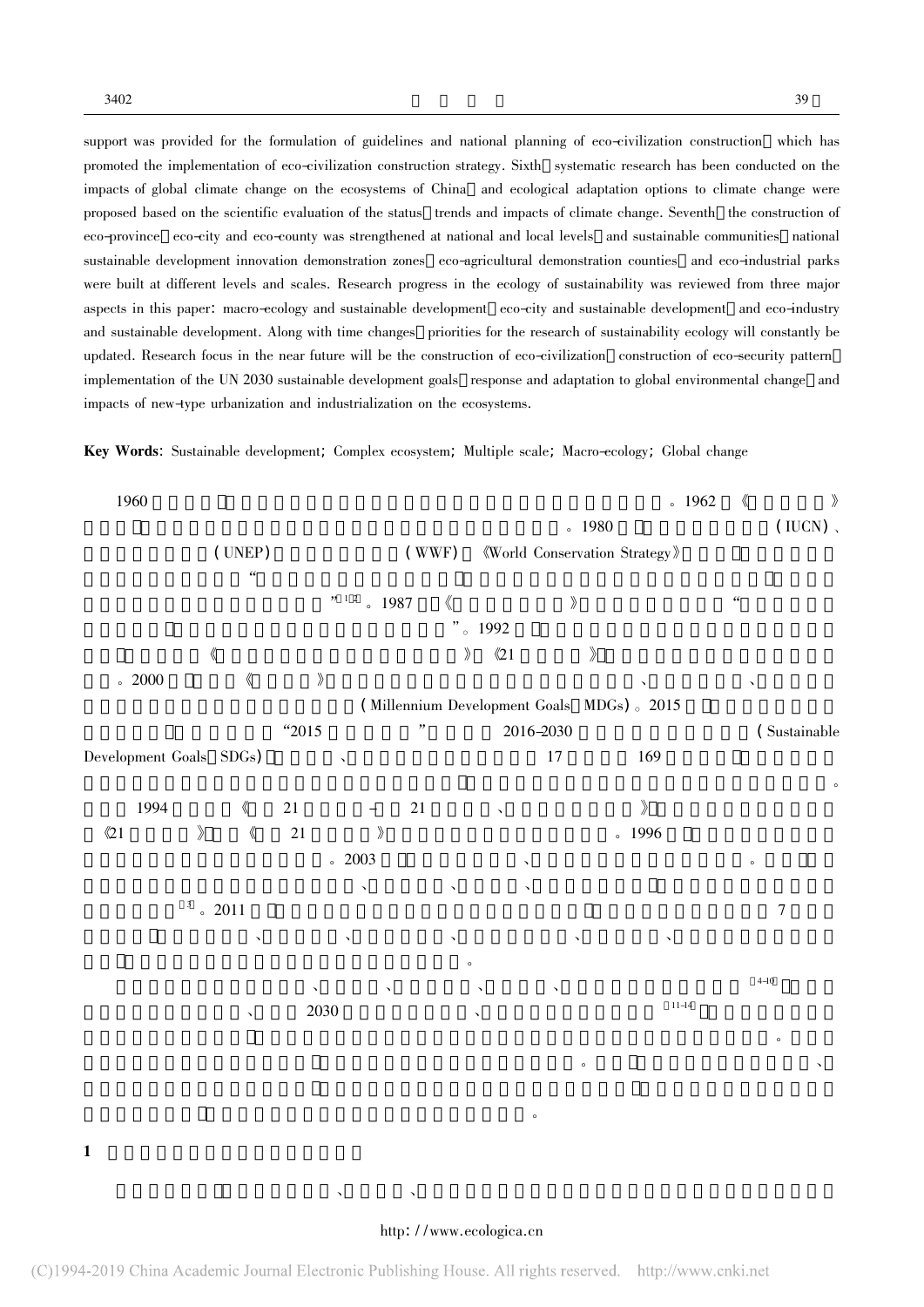

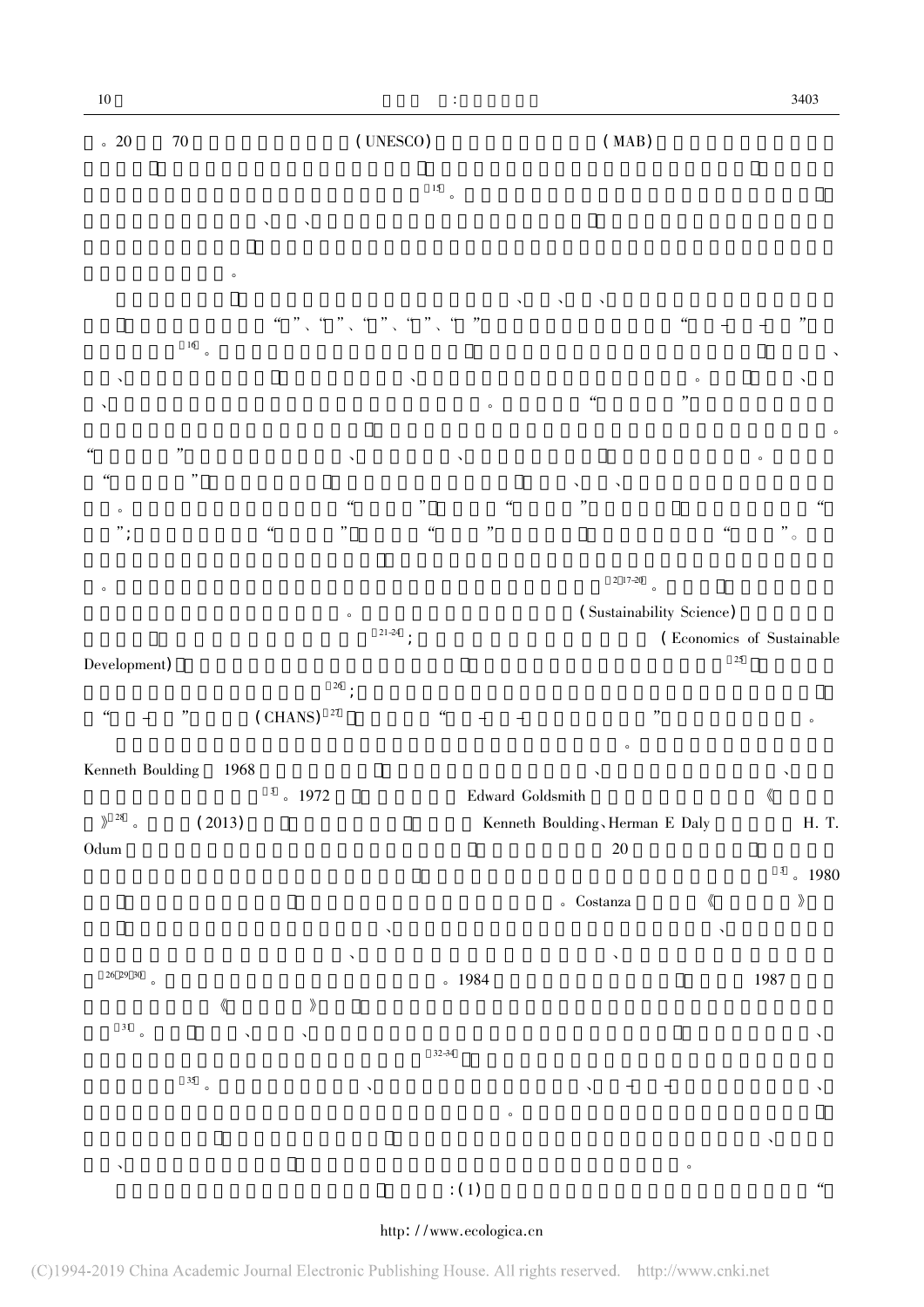

$$
(2) \qquad \qquad
$$

 $(1)$ 

 $\frac{37}{9}$ 

 $\therefore$   $\qquad$   $\qquad$   $\qquad$   $\qquad$   $\qquad$   $\qquad$   $\qquad$   $\qquad$   $\qquad$   $\qquad$   $\qquad$   $\qquad$   $\qquad$   $\qquad$   $\qquad$   $\qquad$   $\qquad$   $\qquad$   $\qquad$   $\qquad$   $\qquad$   $\qquad$   $\qquad$   $\qquad$   $\qquad$   $\qquad$   $\qquad$   $\qquad$   $\qquad$   $\qquad$   $\qquad$   $\qquad$   $\qquad$   $\qquad$   $\qquad$   $\qquad$ ( capital-based framework) (integrated accounting framework) (inclusive wealth framework)  $\sim$  - (reflection-action-cycle)  $\gamma$ 

 $\therefore$   $\qquad \qquad$   $\qquad$   $\qquad$   $\qquad$   $\qquad$   $\qquad$   $\qquad$   $\qquad$   $\qquad$   $\qquad$   $\qquad$   $\qquad$   $\qquad$   $\qquad$   $\qquad$   $\qquad$   $\qquad$   $\qquad$   $\qquad$   $\qquad$   $\qquad$   $\qquad$   $\qquad$   $\qquad$   $\qquad$   $\qquad$   $\qquad$   $\qquad$   $\qquad$   $\qquad$   $\qquad$   $\qquad$   $\qquad$   $\qquad$   $\qquad$   $\$ 

 $\rm (MA)$  ;



#### http: / /www.ecologica.cn

出政策分析的国家尺度可持续发展的系统动力学模型 该模型涉及整个国家可持续发展的经济、社会和环境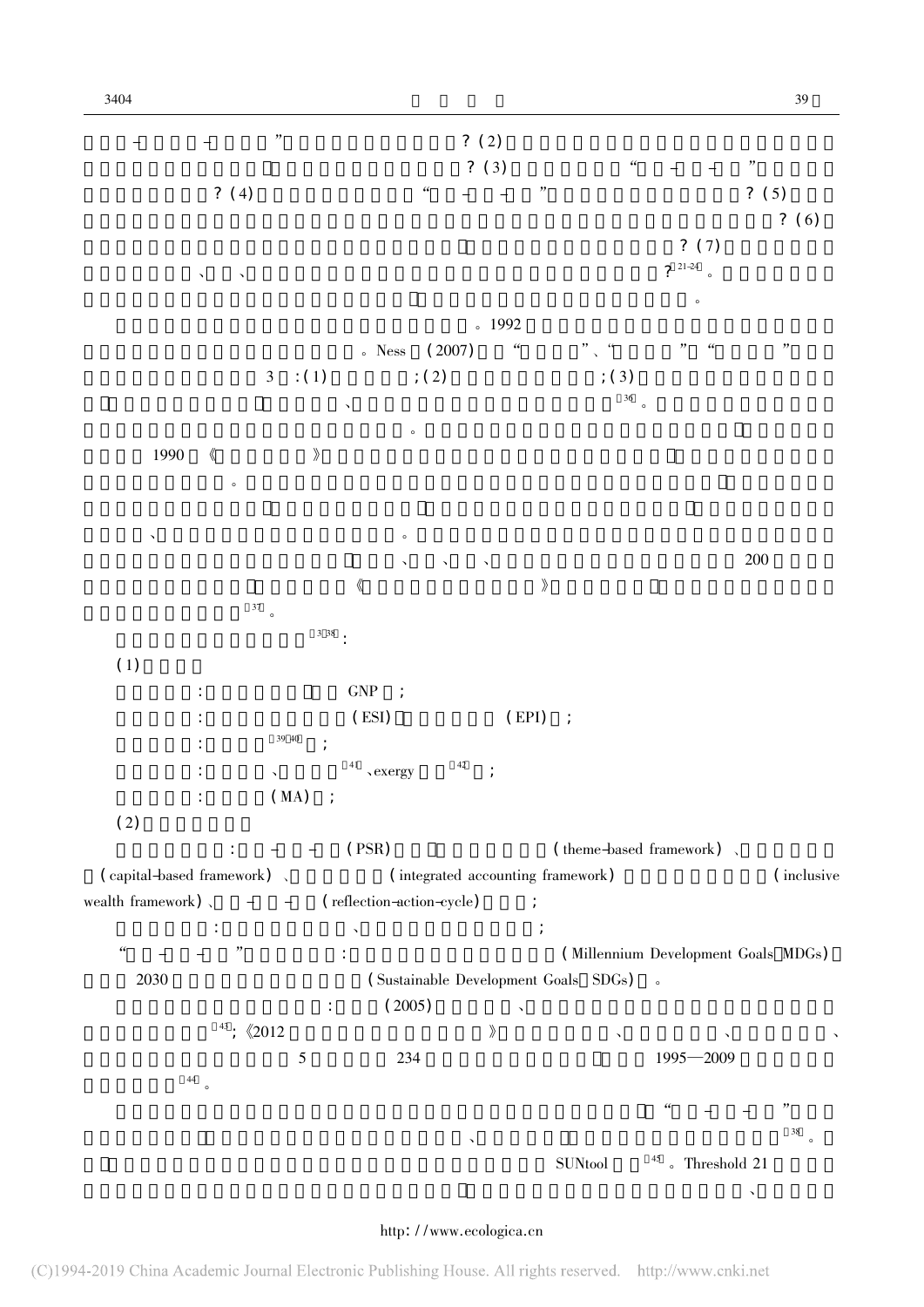

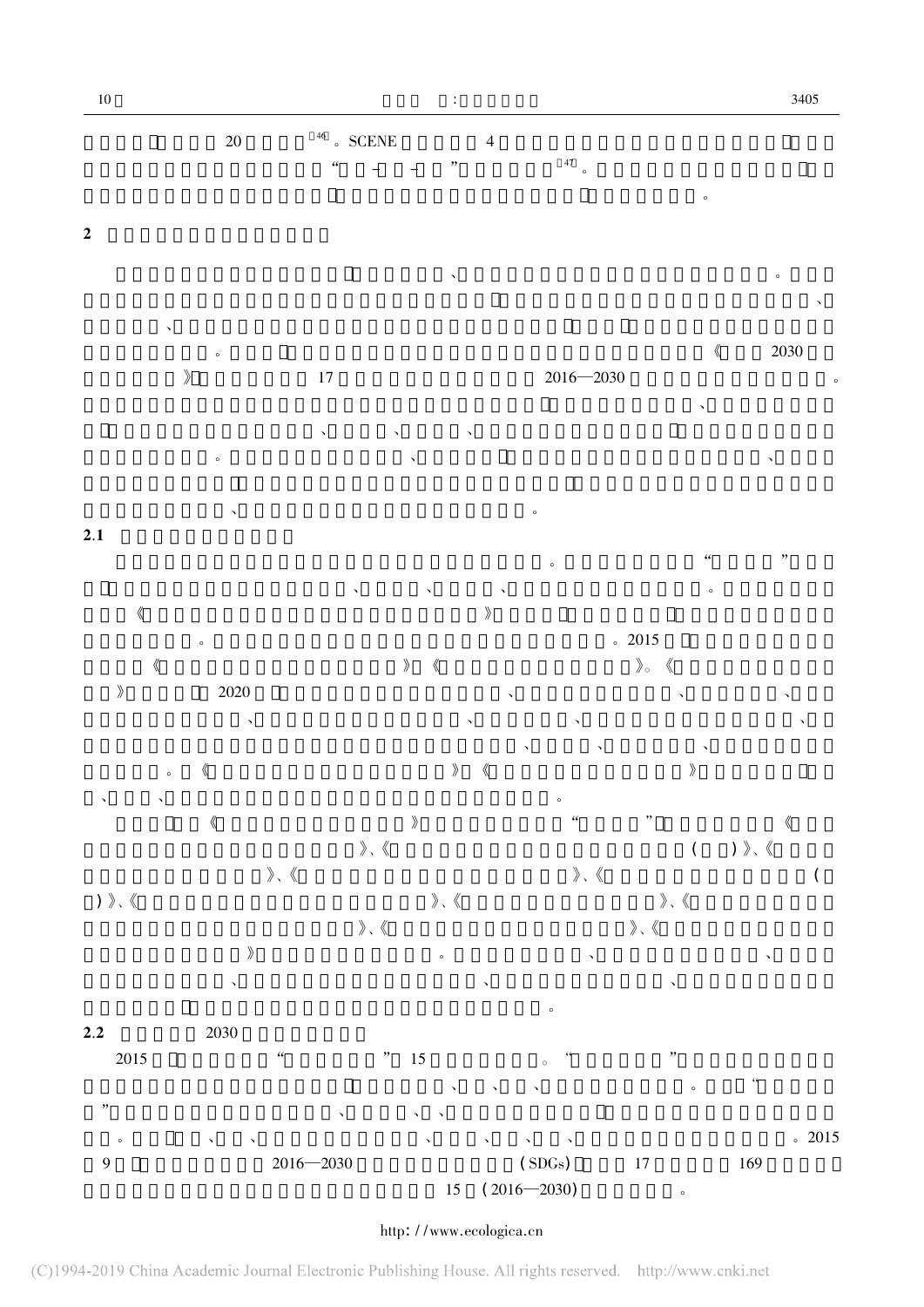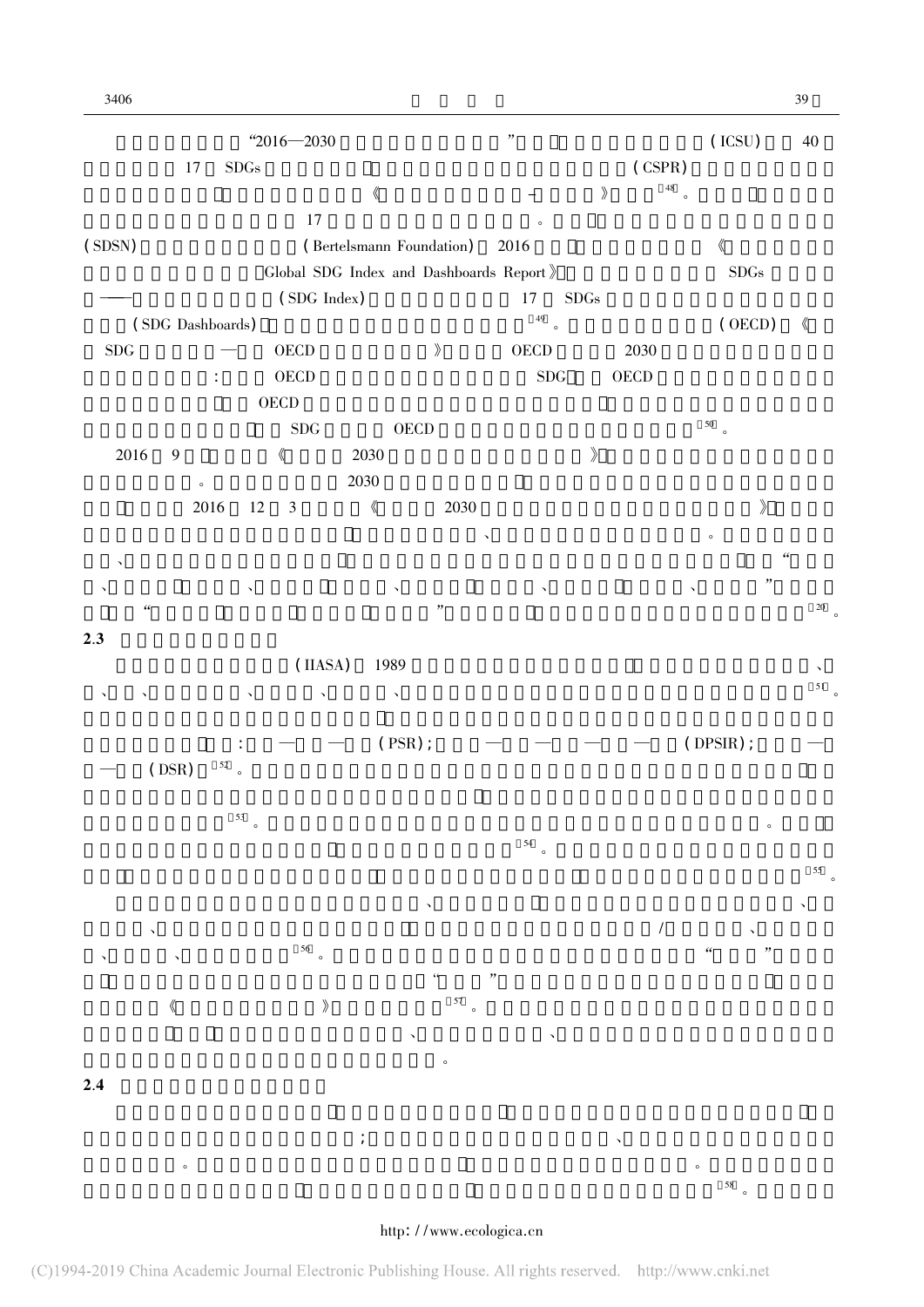态风险具有多风险因子、多风险受体、多评价终点等特点 评价污染物对生物生理、种群、群落和生态系统等不  $\mathcal{L}$  $\bullet$  $\sim$  60-62  $\epsilon$  $\bullet$  $\alpha$  $\frac{3}{\sqrt{2}}$ / (payment for ecological / environmental services PES) / (market for ecological/environmental services) / ( compensation for ecological /environmental services) 。 2003 ( payment for hydrological environmental services PSAH)  $\frac{63}{\circ}$  $\frac{64}{65}$  。 2003 开展了下游受益方对上游保护方的经济补偿试点工作。发源于江西省赣州市的东江是珠三角和香港地区重  $\mathcal{R}$  $\sim 2003$  2014  $\ll$  $(2013 - 2020)$  $\sim 2017$   $\sim$  $2.5$  $20 \t 70$  $\sim$  2012 - 2013 - 2013 - 2014 - 2014 - 2014 - 2014 - 2014 - 2014 - 2014 - 2014 - 2014 - 2014 - 2014 - 2014 - 2014 - 2014 - 2014 - 2014 - 2014 - 2014 - 2014 - 2014 - 2014 - 2014 - 2014 - 2014 - 2014 - 2014 - 2014 - 2014 - $\mathcal{A}$  , and the contract of the contract of the contract of the contract of the contract of the contract of the contract of the contract of the contract of the contract of the contract of the contract of the contract o  $\lambda$ 1990 (Intergovernmental Panel on Climate Change IPCC) «IPCC First Assessment Report 1990 (FAR) » IPCC 2020 PORT 2020 2020 PORT 2020 PORT 2020 PORT 2020 PORT 2020 PORT 2020 PORT 2020 PORT 2020 PORT 2020 PORT 2020 PORT 2020 PORT 2020 PORT 2020 PORT 2020 PORT 2020 PORT 2020 PORT  $\frac{2012}{}$  3  $\frac{10}{}$  10  $\frac{1850}{}$  $10$  1400  $1400$   $30$   $.1971$  $\sim 20$   $80$   $\sim 10$   $\sim 10$   $\sim 10$   $\sim 10$   $\sim 10$   $\sim 10$   $\sim 10$   $\sim 10$   $\sim 10$   $\sim 10$   $\sim 10$   $\sim 10$   $\sim 10$   $\sim 10$   $\sim 10$   $\sim 10$   $\sim 10$   $\sim 10$   $\sim 10$   $\sim 10$   $\sim 10$   $\sim 10$   $\sim 10$   $\sim 10$   $\sim 10$   $\sim 10$   $\mathcal{A}(\mathcal{A})=\mathcal{A}(\mathcal{A})=\mathcal{A}(\mathcal{A})$  $\sim$  67  $\frac{67}{\circ}$  $\sim$  《 $\ll$  70  $\sim$  $10.1\%$   $18.6\%$  .  $\sim$  68  $\degree$  $\circ$  $\langle\!\!\!\langle\,\!\!\!\langle\,\!\!\!\langle\,\!\!\!\langle\,\!\!\!\langle\,\!\!\!\langle\,\!\!\!\langle\,\!\!\!\langle\,\!\!\!\langle\,\!\!\!\langle\,\!\!\!\langle\,\!\!\!\langle\,\!\!\!\langle\,\!\!\!\langle\,\!\!\!\langle\,\!\!\!\langle\,\!\!\!\langle\,\!\!\!\langle\,\!\!\!\langle\,\!\!\!\langle\,\!\!\!\langle\,\!\!\langle\,\!\!\langle\,\!\!\langle\,\!\!\langle\,\!\!\langle\,\!\!\langle\,\!\!\langle\,\!\!\langle\,\!\!\langle\,\!\!\langle\,\!\!\langle\,\!\!\langle\,\!\!\langle\,\!\!\langle\,\!\!\langle\,\!\!\langle\,\!\!\langle\,\!\!\langle\,\!\$  $(2014 - 2020)$ 

http: / /www.ecologica.cn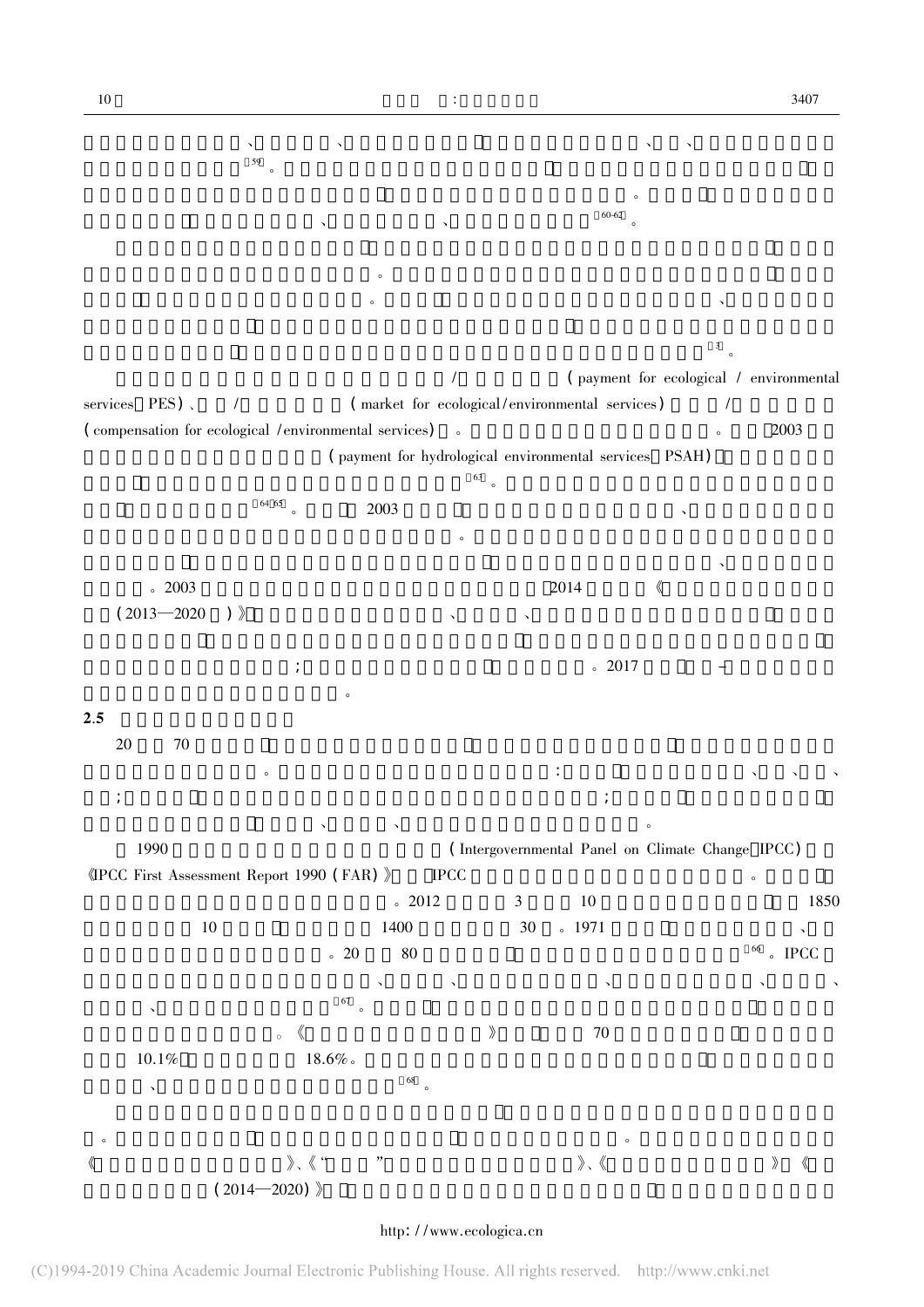

#### $3.1$



#### http: / /www.ecologica.cn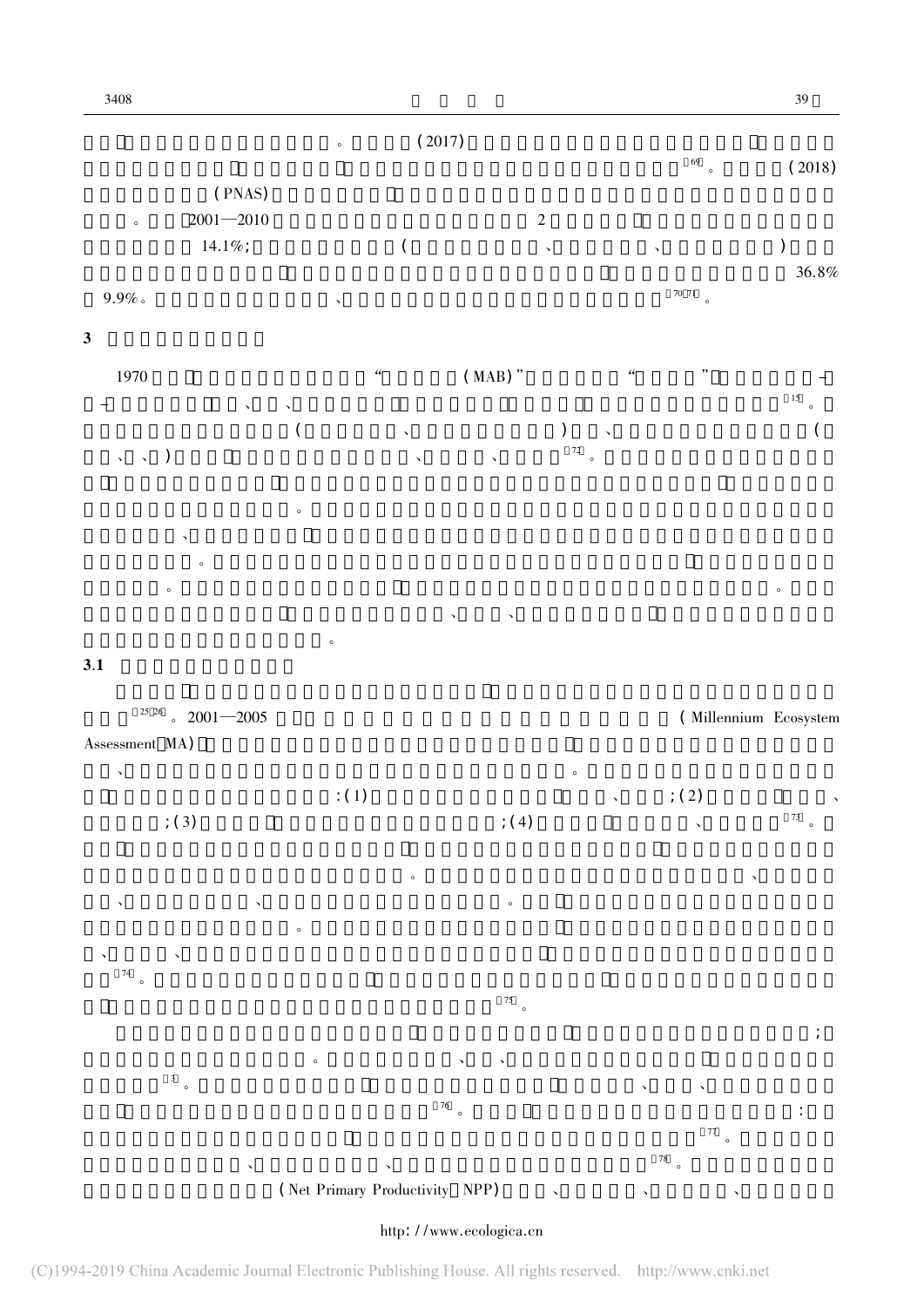法和系统模型法等 但是现阶段生态承载力的研究尚存在一些不足 例如缺乏科学完整的研究体系、承载力阈

### $3.2$

( Cities in Evolution)

#### 1969 I. L. McHarg 《Design With Nature》

影响了后来的城市生态规划研究与实践。近年来 随着地理信息系统、遥感等技术的广泛应用 城市生态规划  $\sim$ 国内关于生态城市规划的研究起源于 1980 年代中后期。自马世骏、王如松于 1984 年提出社会-经济- $1988$   $\ll$  —  $\gg$ 

## ( UNESCO) ( MAB)  $\sim$  $\mathcal{F}_{\mathcal{F}}$  , where  $\mathcal{F}_{\mathcal{F}}$  $\frac{15}{\circ}$ 不同于城市生态环境规划 而是一种综合性的可持续发展规划 规划内容包含了生态环境、生态产业和生态文  $\frac{1}{2}$  , the contract of  $\frac{1}{2}$  and  $\frac{1}{2}$  .

 $81$  。  $\mathcal{R}$  $\gg$  (  $\gg$  )

### $3.3$

 $\mathcal{S}$ 

## $2016$  1 22 《 $\leq$  1 23 and  $\leq$  1 and  $\leq$  1 and  $\leq$  1 and  $\leq$  1 and  $\leq$  1 and  $\leq$  1 and  $\leq$  1 and  $\leq$  1 and  $\leq$  1 and  $\leq$  1 and  $\leq$  1 and  $\leq$  1 and  $\leq$  1 and  $\leq$  1 and  $\leq$  1 and  $\leq$  1 and  $(\hspace{7mm})$  》 $\hspace{7mm}$   $\hspace{7mm}$   $\hspace{7mm}$   $\hspace{7mm}$   $\hspace{7mm}$   $\hspace{7mm}$   $\hspace{7mm}$   $\hspace{7mm}$   $\hspace{7mm}$   $\hspace{7mm}$   $\hspace{7mm}$   $\hspace{7mm}$   $\hspace{7mm}$   $\hspace{7mm}$   $\hspace{7mm}$   $\hspace{7mm}$   $\hspace{7mm}$   $\hspace{7mm}$   $\hspace{7mm}$   $\hspace{7mm}$   $\hspace{7mm}$

 $\mathcal{S}$  , and the set of the set of the set of the set of the set of the set of the set of the set of the set of the set of the set of the set of the set of the set of the set of the set of the set of the set of the set  $\sqrt{2017}$  9 7  $\sim$  1. He can construct the construction of  $48$   $\sim$   $\sim$   $\sim$  $\sim$  6  $\mu$  6  $\mu$  6  $\mu$  6  $\mu$  6  $\mu$  6  $\mu$  6  $\mu$ 五项发展理念 围绕优化国土空间开发格局、全面促进资源节约、加大自然生态系统和环境保护力度、加强生  $\sim$  $\lambda$ 内容。  $\sim$ 

 $\sim$  1986  $\sim$ 

 $\sim$  79  $\epsilon$  $20$   $\blacksquare$  P. Geddes 《 $\blacksquare$  $\frac{80}{\pi}$  Sarrinen  $\frac{40}{\pi}$  Sarrinen  $\frac{40}{\pi}$ 

## $\sim$  31  $\,$  $20 \t 60$

### $82$  。I. L. McHarg

 $\sim$  1988  $\sim$  1995

 $\lambda$ 

# $\sim 2006$  2016 6  $8 \t 144$  9  $135$  。  $\mathcal{R}_{\text{eff}}$

#### http: / /www.ecologica.cn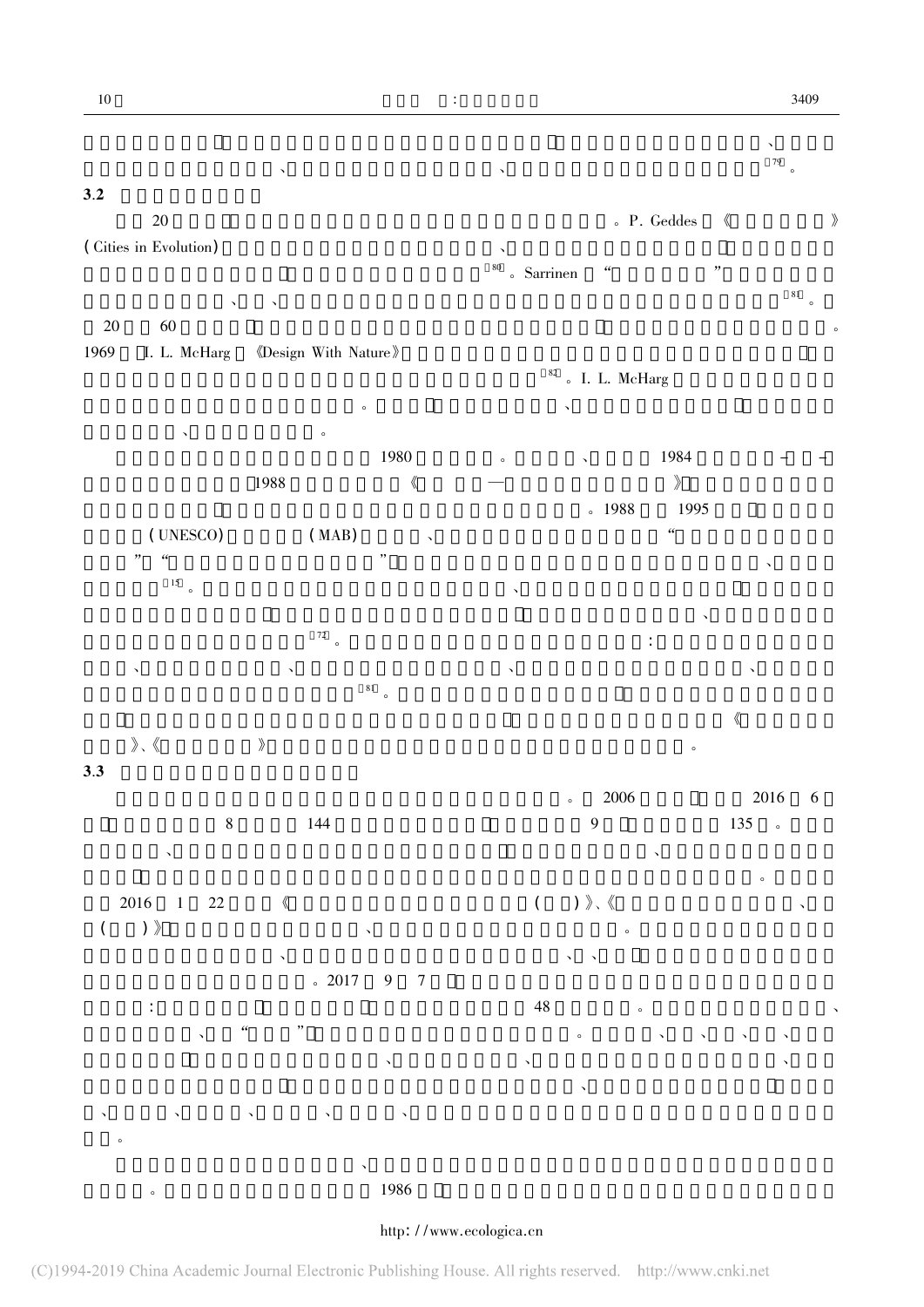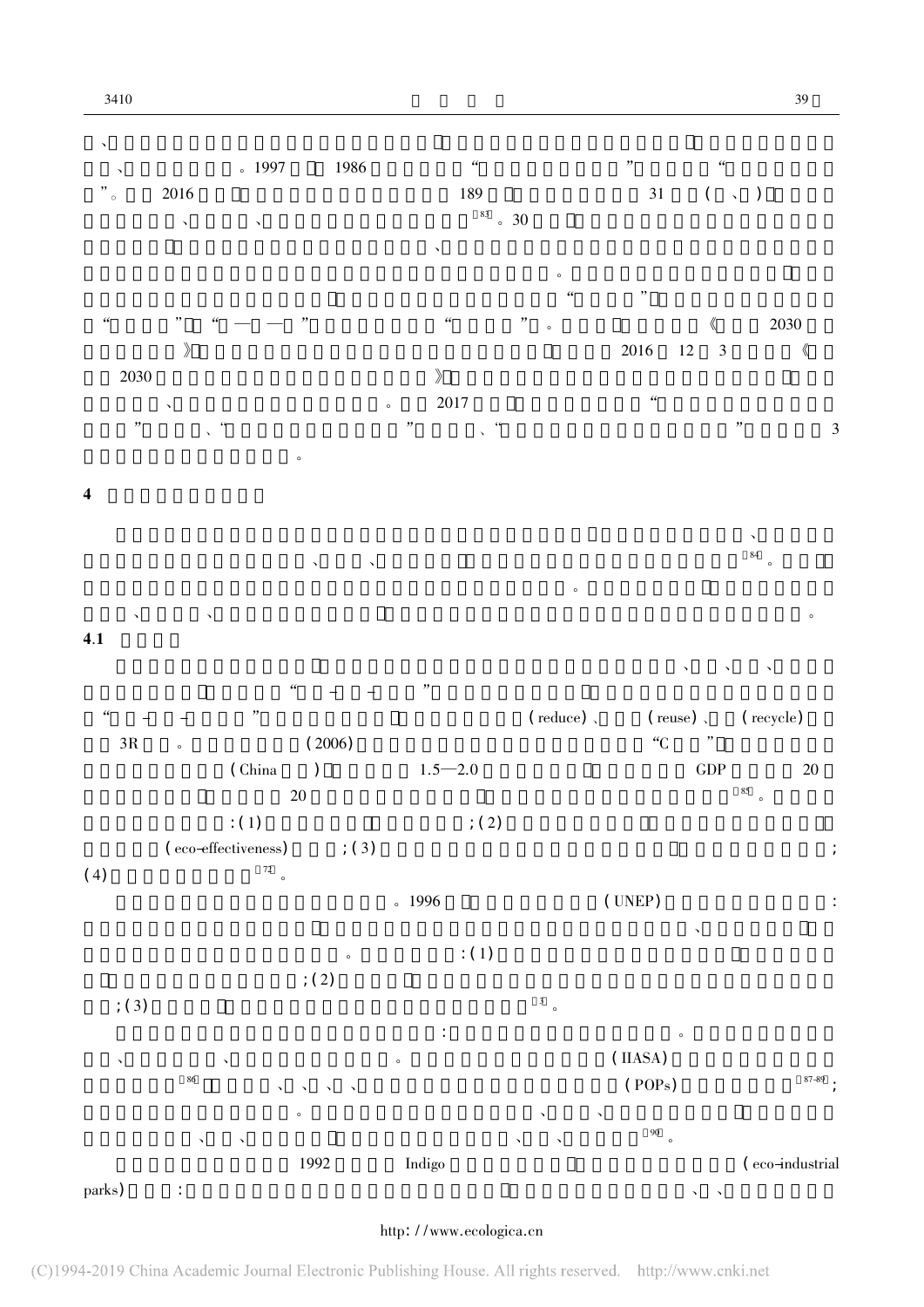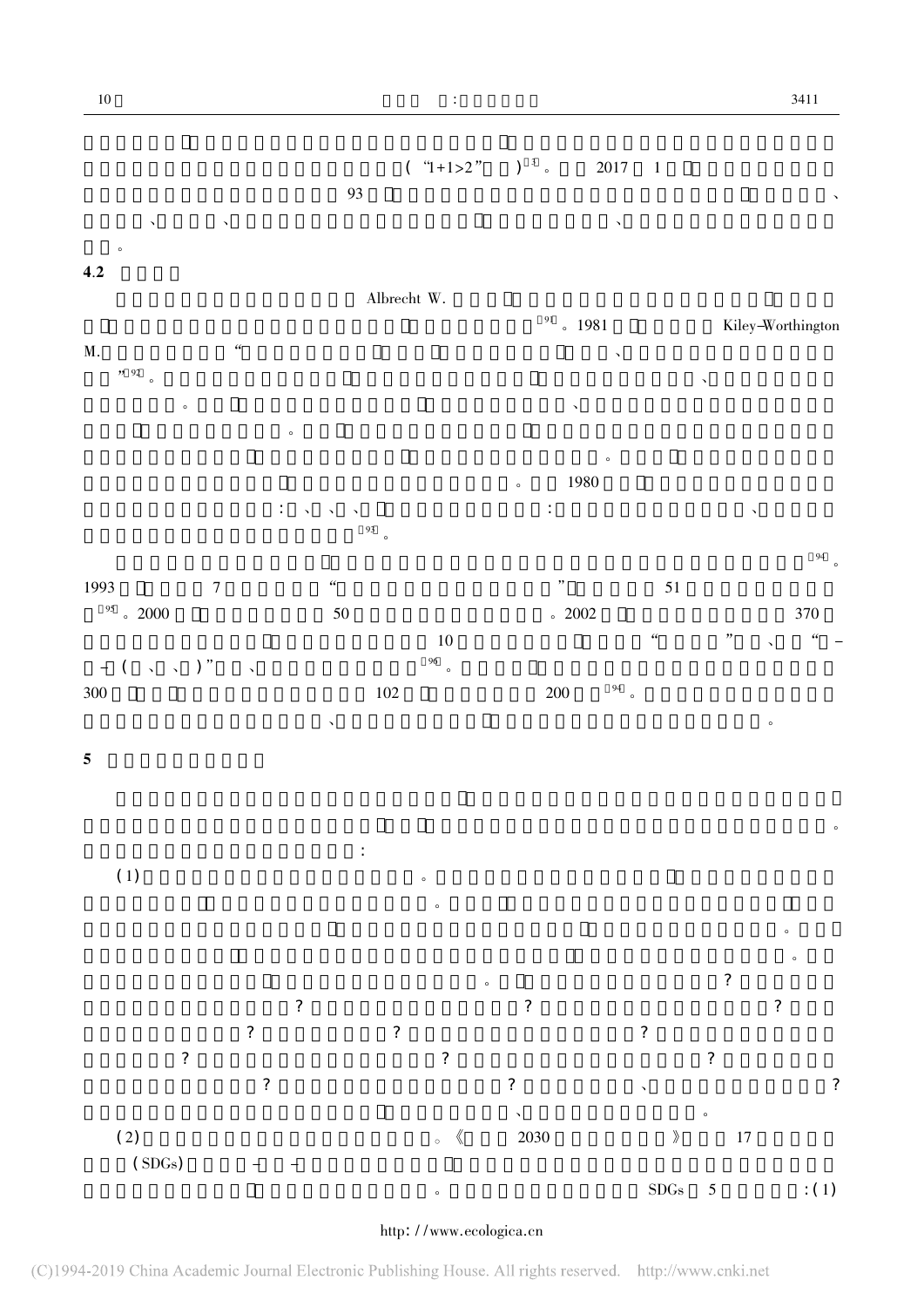





 $\ddot{\rm c}$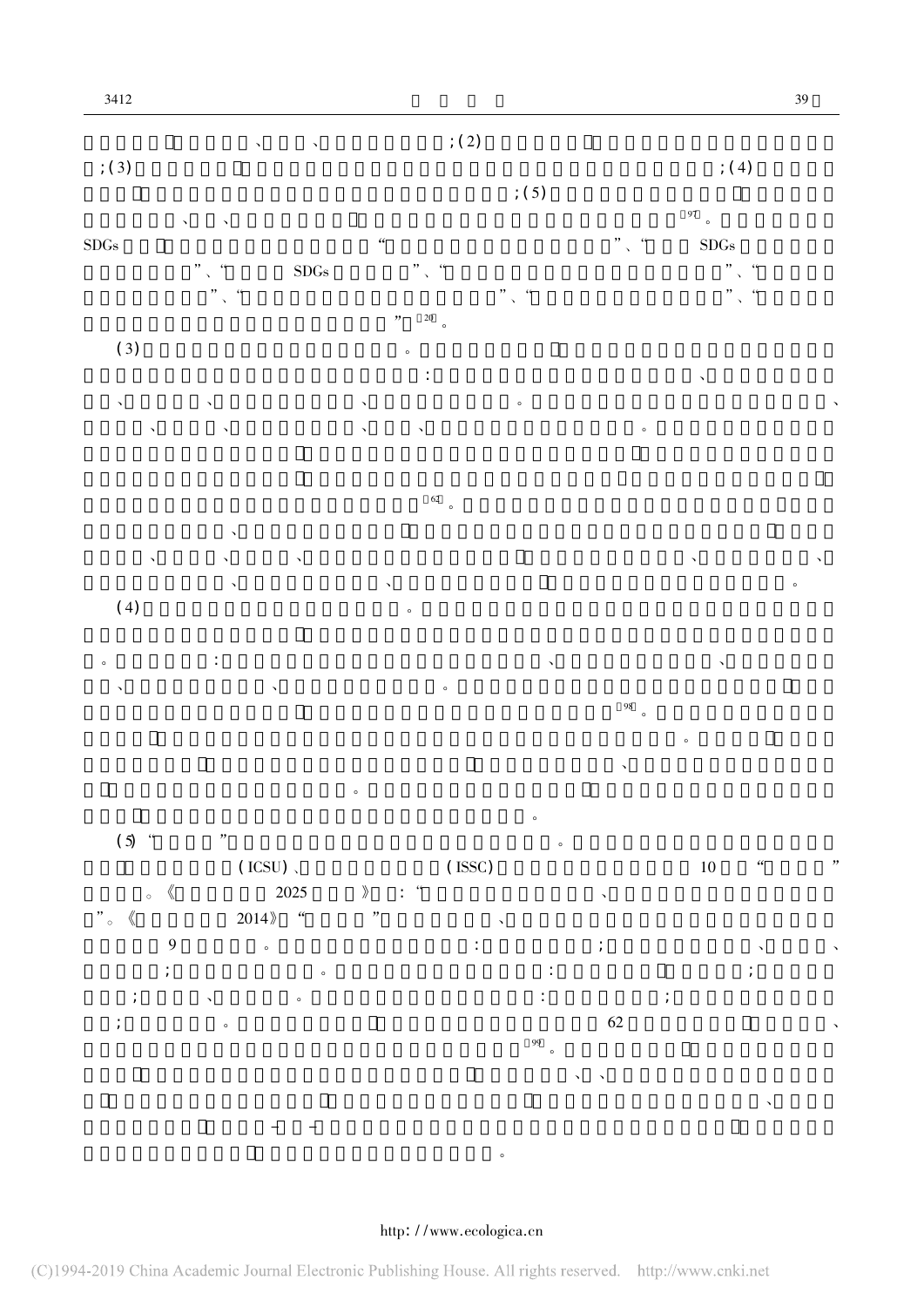- 1 IUCN. World Conservation Strategy: Living Resource Conservation for Sustainable Development. Gland Switzerland: IUCN 1980.
- 2 吕永龙. 国外持续发展研究概况. 生态经济 1993,( 1) : 14-18.
- $3 \t\t\t 2013.$
- 4 Zhang Y Fath B D. Urban metabolism: measuring sustainable cities through ecological modelling. Ecological Modelling 2019 392: 6-7.
- 5 Peng B H Li Y Elahi E Wei G. Dynamic evolution of ecological carrying capacity based on the ecological footprint theory: a case study of Jiangsu province. Ecological Indicators 2019 99: 19-26.
- 6 Wu Z N Guo X Lv C M Wang H L Di D Y. Study on the quantification method of water pollution ecological compensation standard based on emergy theory. Ecological Indicators 2018 92: 189-194.
- 7 Shang W X Gong Y C Wang Z J Stewardson M J. Eco-compensation in China: theory practices and suggestions for the future. Journal of Environmental Management 2018 210: 162-170.
- 8 Huang B J Yong G Zhao J Domenech T Liu Z Chiu S F McDowall W Bleischwitz R Liu J R Yao Y. Review of the development of China' s eco-industrial park standard system. Resources Conservation and Recycling 2019 140: 137-144.
- 9 Song X Q Geng Y Dong H J Chen W. Social network analysis on industrial symbiosis: a case of Gujiao eco-industrial park. Journal of Cleaner Production 2018 193: 414-423.
- 10 Martín Gómez A M Aguayo González F Marcos Bárcena M. Smart eco-industrial parks: a circular economy implementation based on industrial metabolism. Resources Conservation and Recycling 2018 135: 58-69.
- 11 Jiang B Bai Y Wong C P Xu X B Alatalo J M. China's ecological civilization program Implementing ecological redline policy. Land Use Policy 2019 81: 111-114.
- 12 Xu X B Yang G S Tan Y. Identifying ecological red lines in China's Yangtze River economic belt: a regional approach. Ecological Indicators 2019 96: 635-646.
- 13 Salvia A L Leal Filho W Brandli L L Griebeler J S. Assessing research trends related to sustainable development goals: local and global issues. Journal of Cleaner Production 2019 208: 841-849.
- 14 Searchinger T D Wirsenius S Beringer T Dumas P. Assessing the efficiency of changes in land use for mitigating climate change. Nature 2018 564( 7735) : 249-253.
- 15 Krause J Wang R Lu Y et al. Towards a Sustainable City. UNESCO/MAB Paris: 1995.

 $16 \qquad - \qquad - \qquad 1984 \quad 4(1) \quad 1-9.$ 

 $17$  and  $1996$  (1) :  $28-32$ .

18 牛文元. 中国可持续发展的理论与实践. 中国科学院院刊 2012 27( 3) : 280-289.

19  $2012$   $(22)$  : 34-36.

 $20$  2018  $28(1)$ : 1-9.

21 Kates R W Clark W C Corell R Hall J M Jaeger C C Lowe I McCarthy J J Schellnhuber H J Bolin B Dickson N M Faucheux S Gallopin G C Grübler A Huntley B Jäger J Jodha N S Kasperson R E Mabogunje A Matson P Mooney H Moore III B O'Riordan T Svedin U. Environment and development: sustainability science. Science 2001 292( 5517) : 641-642.

22 Clark W C Dickson N M. Sustainability science: the emerging research program. Proceedings of the National Academy of Sciences of the United States of America 2003 100( 14) : 8059-8061.

- 23 Clark W C. Sustainability science: a room of its own. Proceedings of the National Academy of Sciences of the United States of America 2007 104  $(6)$ : 1737-1738.
- 24 Kates R W. What kind of a science is sustainability science? Proceedings of the National Academy of Sciences of the United States of America 2011 108( 49) : 19449-19450.
- 25 Daly H E. Beyond Growth: The Economics of Sustainable Development. Boston MA: Beacon Press 1997.
- 26 Costanza R d'Arge R De Groot R Farber S Grasso M Hannon B Limburg K Naeem S O'Neill R V Paruelo J Raskin R G Sutton P Van Den Belt M. The value of the world's ecosystem services and natural capital. Nature 1997 387( 6630) : 253-260.
- 27 Liu J G Dietz T Carpenter S R Alberti M Folke C Moran E Pell A N Deadman P Kratz T Lubchenco J Ostrom E Ouyang Z Y Provencher W Redman C L Schneider S H Taylor W W. Complexity of coupled human and natural systems. Science 2007 317 (5844): 1513-1516.
- 28 Edward G. Blueprint for Survival. Boston USA: Houghton Mifflin Harcourt Publishing Company 1972.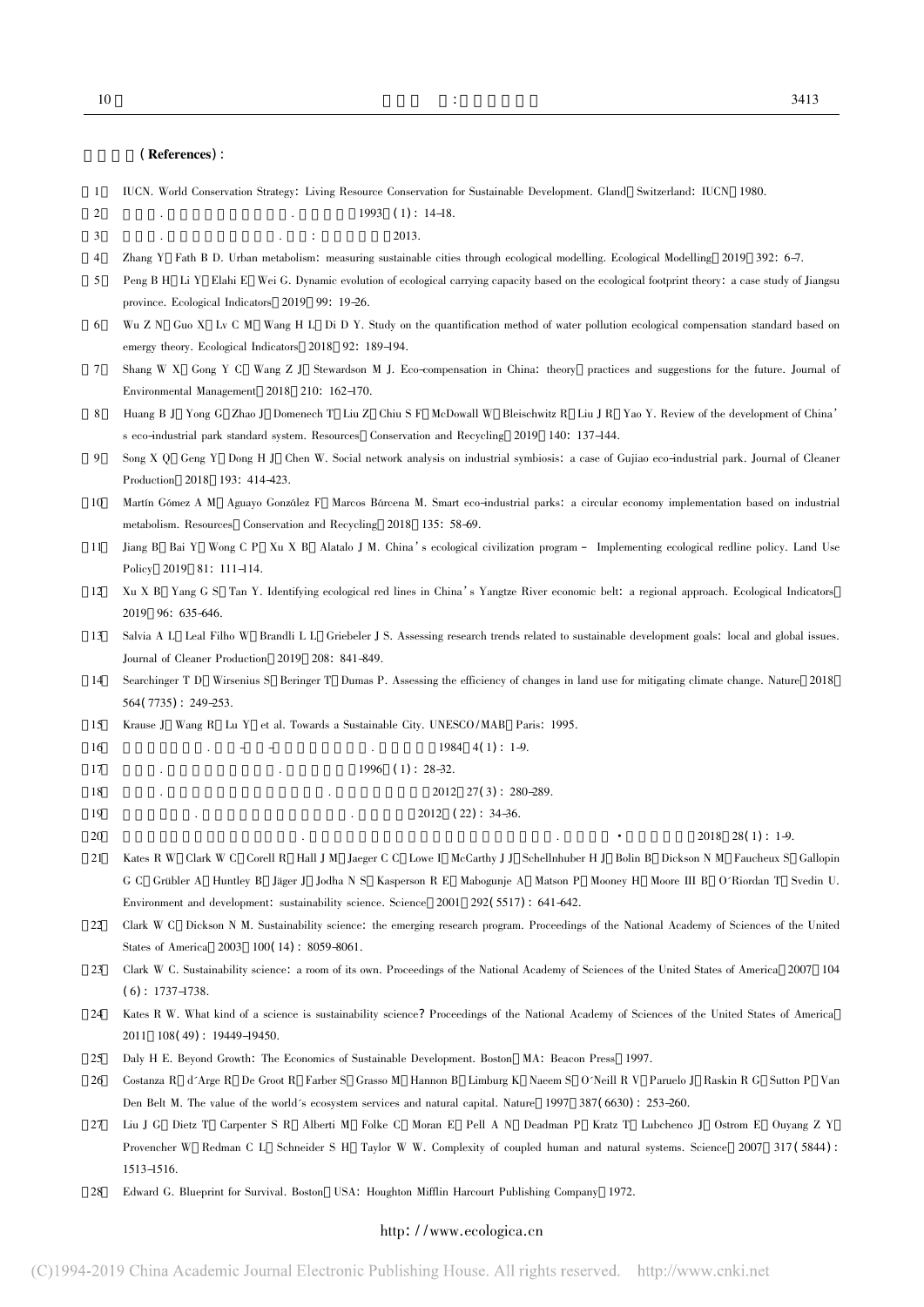| 29       | Costanza R. Embodied energy and economic valuation. Science 1980 210(4475): 1219–1224.                                                                                                                          |
|----------|-----------------------------------------------------------------------------------------------------------------------------------------------------------------------------------------------------------------|
| 30       | Martinez-Alier J Schlupmann K. Ecological economics: energy environment and society. Land Economics 1990 66: 484-486.                                                                                           |
| 31       | 1987.<br>$\epsilon$                                                                                                                                                                                             |
| 32       | 1997.                                                                                                                                                                                                           |
| 33       | $(\mathbb{I})$ :<br>$2013 \quad 35(5): 1344 - 1353.$                                                                                                                                                            |
| 34       | $2008$ (7): $27-33$ .                                                                                                                                                                                           |
| 35       | Ouyang Z Y Zheng H Xiao Y Polasky S Liu J G Xu W H Wang Q Zhang L Xiao Y Rao E M Jiang L Lu F Wang X K Yang G B                                                                                                 |
|          | Gong S H Wu B F Zeng Y Yang W Daily GC. Improvements in ecosystem services from investments in natural capital. Science 2016 352<br>$(6292): 1455 - 1459.$                                                      |
| 36<br>37 | Ness B Urbel-Piirsalu E Anderberg S Olsson L. Categorising tools for sustainability assessment. Ecological Economics 2007 60(3): 498-508.<br>$ \&2015$<br>$\rangle\!\rangle$ .<br>$2015 \quad 30(5) : 573-585.$ |
| 38       | $\overline{\phantom{a}}$<br>$2014$ $25(1)$ : $1-11$ .                                                                                                                                                           |
|          |                                                                                                                                                                                                                 |
| 39       | Wackernagel M Rees W E. Perceptual and structural barriers to investing in natural capital: economics from an ecological footprint perspective.                                                                 |
|          | Ecological Economics $1997 \quad 20(1) : 3-24.$                                                                                                                                                                 |
| 40       | Wackernagel M Rees W. Our Ecological Footprint: Reducing Human Impact on the Earth. Gabriola Island: New Society Publishers 1996: 61-83.                                                                        |
| 41       | Jorgensen S E. Eco-Exergy as Sustainability. Boston: WIT Press 2006.                                                                                                                                            |
| 42       | Odum H T. Environmental Accounting. Emergy and Environmental Decision Making. New York: John Wiley & Sons 1996.                                                                                                 |
| 43       | 2005.                                                                                                                                                                                                           |
| 44       | .2012<br>2012.                                                                                                                                                                                                  |
| 45       | Robinson D Campbell N Gaiser W Kabel K Le-Mouel A Morel N Page J Stankovic S Stone A. SUNtool - A new modelling paradigm for                                                                                    |
|          | simulating and optimising urban sustainability. Solar Energy $200781(9)$ : 1196-1211.                                                                                                                           |
| 46       | Barney G O. The global 2000 report to the president and the threshold 21 model: influences of Dana meadows and system dynamics. System                                                                          |
|          | Dynamics Review 2002 18(2): 123-136.                                                                                                                                                                            |
| 47       | Grosskurth J Rotmans J. The scene model: getting a grip on sustainable development in policy making. Environment Development and                                                                                |
|          | Sustainability 2005 7(1): 135-151.                                                                                                                                                                              |
| 48       | International Council for Science (ICSU) International Social Science Council (ISSC). Review of the Sustainable Development Goals: The                                                                          |
|          | Science Perspective. Paris: International Council for Science 2015.                                                                                                                                             |
| 49       | Sachs J Schmidt-Traub G Kroll C Durand-Delacre D Teksoz K. SDG Index and Dashboards Report 2017. New York: Bertelsmann Stiftung and                                                                             |
|          | Sustainable Development Solutions Network (SDSN) 2017.                                                                                                                                                          |
| 50       | OECD. Measuring Distance to the SDG Targets. An Assessment of Where OECD Countries Stand. Paris: OECD 2017.                                                                                                     |
| 51       | $2003 \quad 14(9) \cdot 1551 - 1556.$                                                                                                                                                                           |
| 52       | 2018 30(3): 190-191 193-193.                                                                                                                                                                                    |
| 53       | 1998 53(S1): 11-20.                                                                                                                                                                                             |
| 54       | $1993 \quad 4(4): 436-439.$                                                                                                                                                                                     |
| 55       | $2002 \quad 13(3): 354-358.$                                                                                                                                                                                    |
| 56       | $2017 \quad 36(3): 407-419.$                                                                                                                                                                                    |
| 57       | $\frac{1}{2}$<br>2002<br>22                                                                                                                                                                                     |
|          | 2002.                                                                                                                                                                                                           |
| 58       | $2015 \quad 70(4): 664-677.$                                                                                                                                                                                    |
| 59       | $2010 \quad 30(3) : 808 - 816.$                                                                                                                                                                                 |
| 60       | Peng J Pan Y J Liu Y X Zhao H J Wang Y L. Linking ecological degradation risk to identify ecological security patterns in a rapidly urbanizing                                                                  |
|          | landscape. Habitat International 2018 71: 110-124.                                                                                                                                                              |
| 61       | Shi Y J Wang R S Lu Y L Song S Johnson A C Sweetman A Jones K. Regional multi-compartment ecological risk assessment: establishing                                                                              |
|          | cadmium pollution risk in the northern Bohai Rim China. Environment International 2016 94: 283-291.                                                                                                             |
| 62       | $2018$ 38(2): 359-370.                                                                                                                                                                                          |
| 63       | Muñoz-Piña C Guevara A Torres J M Braña J. Paying for the hydrological services of Mexico's forests: analysis negotiations and results.                                                                         |
|          | Ecological Economics 2008 65(4): 725–736.                                                                                                                                                                       |
| 64       | $2002 \quad 12(4): 38-41.$                                                                                                                                                                                      |
| 65       | $2006$ (10A): $24-28$ .                                                                                                                                                                                         |
|          |                                                                                                                                                                                                                 |